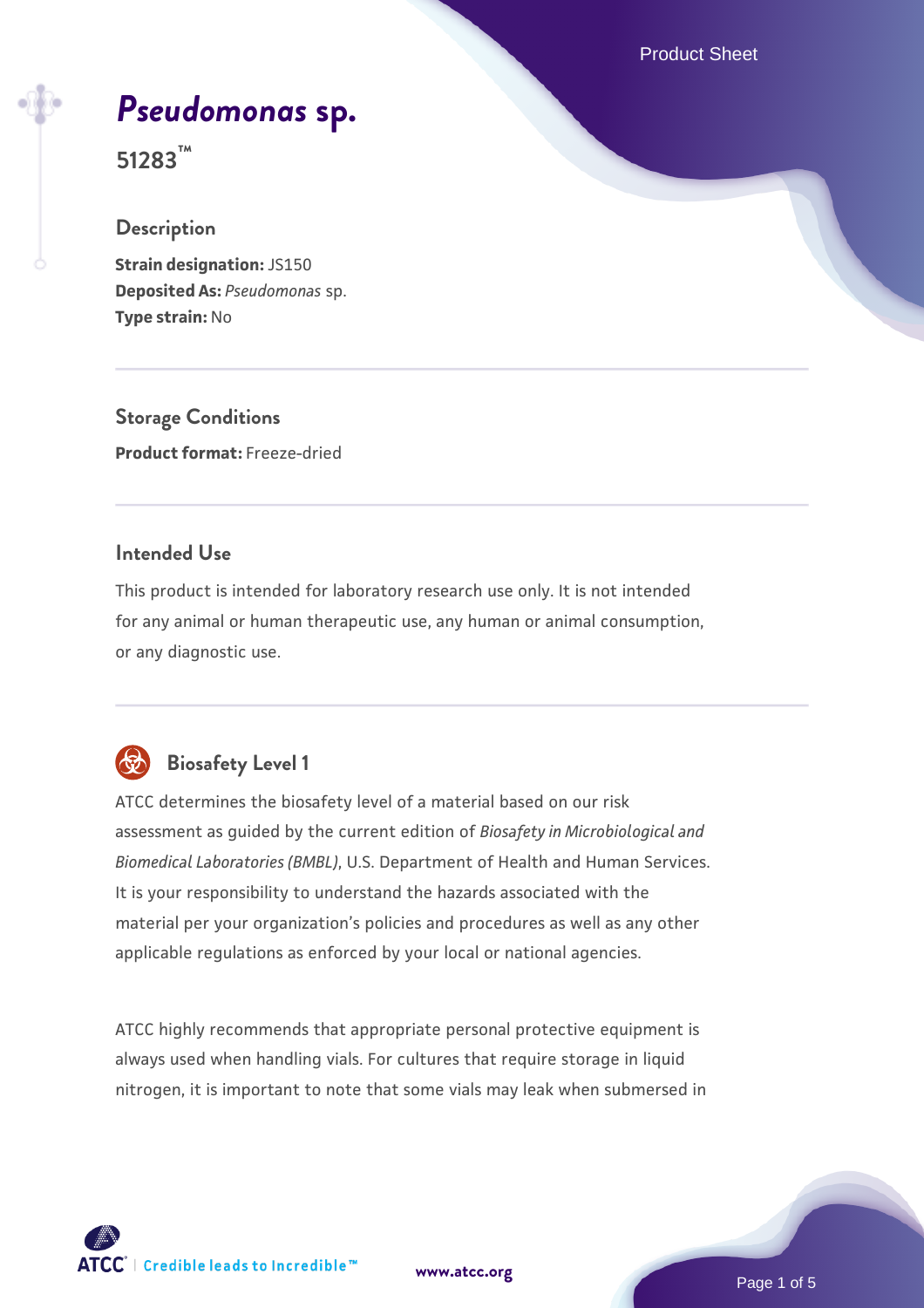liquid nitrogen and will slowly fill with liquid nitrogen. Upon thawing, the conversion of the liquid nitrogen back to its gas phase may result in the vial exploding or blowing off its cap with dangerous force creating flying debris. Unless necessary, ATCC recommends that these cultures be stored in the vapor phase of liquid nitrogen rather than submersed in liquid nitrogen.

#### **Certificate of Analysis**

For batch-specific test results, refer to the applicable certificate of analysis that can be found at www.atcc.org.

#### **Growth Conditions**

**Medium:**  [ATCC Medium 1898: Mineral medium](https://www.atcc.org/-/media/product-assets/documents/microbial-media-formulations/atcc-medium-1898.pdf?rev=a0523fceb51f46a5ab98770f5878e0bd) **Temperature:** 30°C

#### **Material Citation**

If use of this material results in a scientific publication, please cite the material in the following manner: *Pseudomonas* sp. (ATCC 51283)

#### **References**

References and other information relating to this material are available at www.atcc.org.

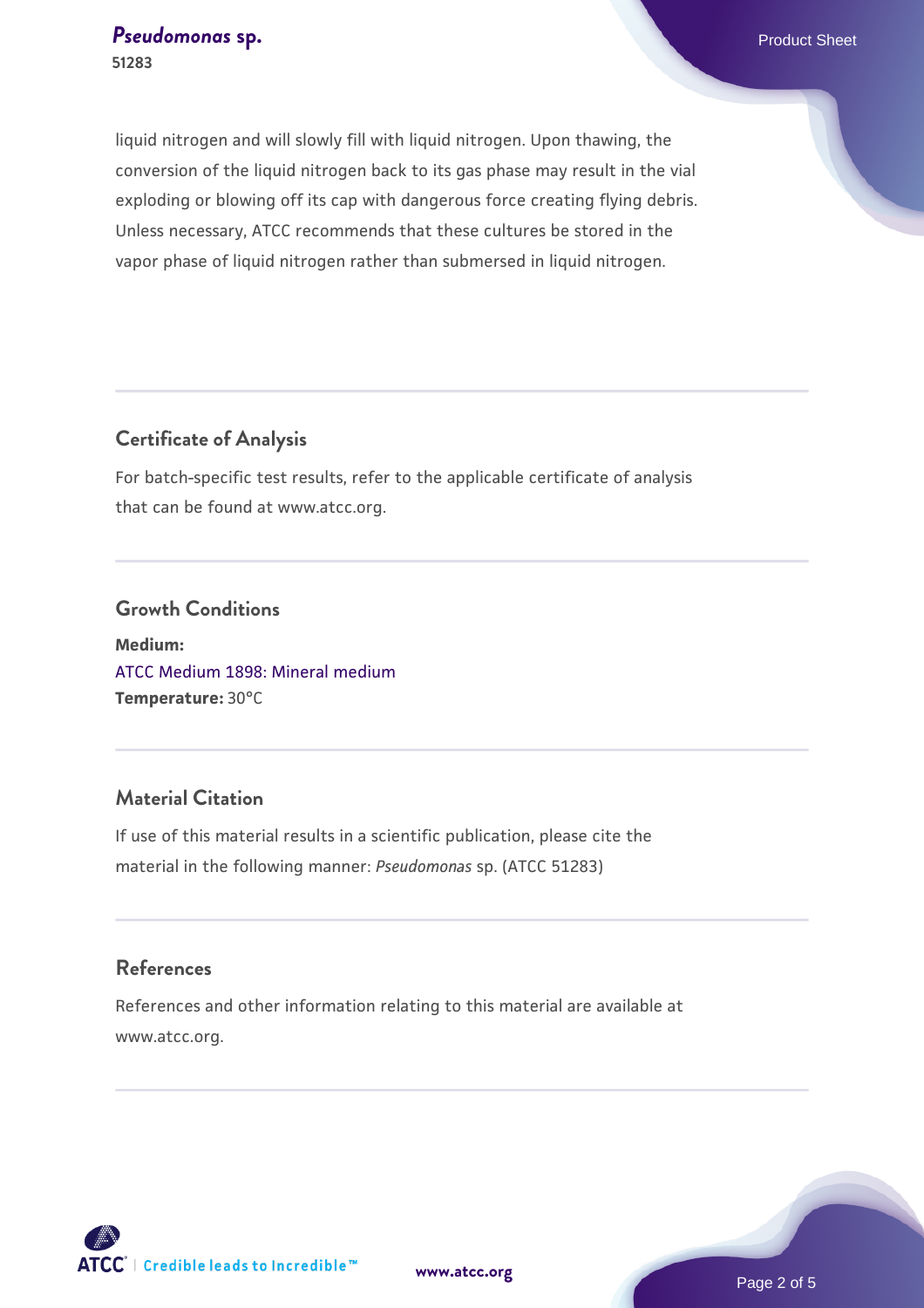#### **[Pseudomonas](https://www.atcc.org/products/51283) [sp.](https://www.atcc.org/products/51283) Product Sheet**

**51283**

#### **Warranty**

The product is provided 'AS IS' and the viability of ATCC® products is warranted for 30 days from the date of shipment, provided that the customer has stored and handled the product according to the information included on the product information sheet, website, and Certificate of Analysis. For living cultures, ATCC lists the media formulation and reagents that have been found to be effective for the product. While other unspecified media and reagents may also produce satisfactory results, a change in the ATCC and/or depositor-recommended protocols may affect the recovery, growth, and/or function of the product. If an alternative medium formulation or reagent is used, the ATCC warranty for viability is no longer valid. Except as expressly set forth herein, no other warranties of any kind are provided, express or implied, including, but not limited to, any implied warranties of merchantability, fitness for a particular purpose, manufacture according to cGMP standards, typicality, safety, accuracy, and/or noninfringement.

#### **Disclaimers**

This product is intended for laboratory research use only. It is not intended for any animal or human therapeutic use, any human or animal consumption, or any diagnostic use. Any proposed commercial use is prohibited without a license from ATCC.

While ATCC uses reasonable efforts to include accurate and up-to-date information on this product sheet, ATCC makes no warranties or representations as to its accuracy. Citations from scientific literature and patents are provided for informational purposes only. ATCC does not warrant that such information has been confirmed to be accurate or complete and the customer bears the sole responsibility of confirming the accuracy and completeness of any such information.

This product is sent on the condition that the customer is responsible for and assumes all risk and responsibility in connection with the receipt, handling,

**[www.atcc.org](http://www.atcc.org)**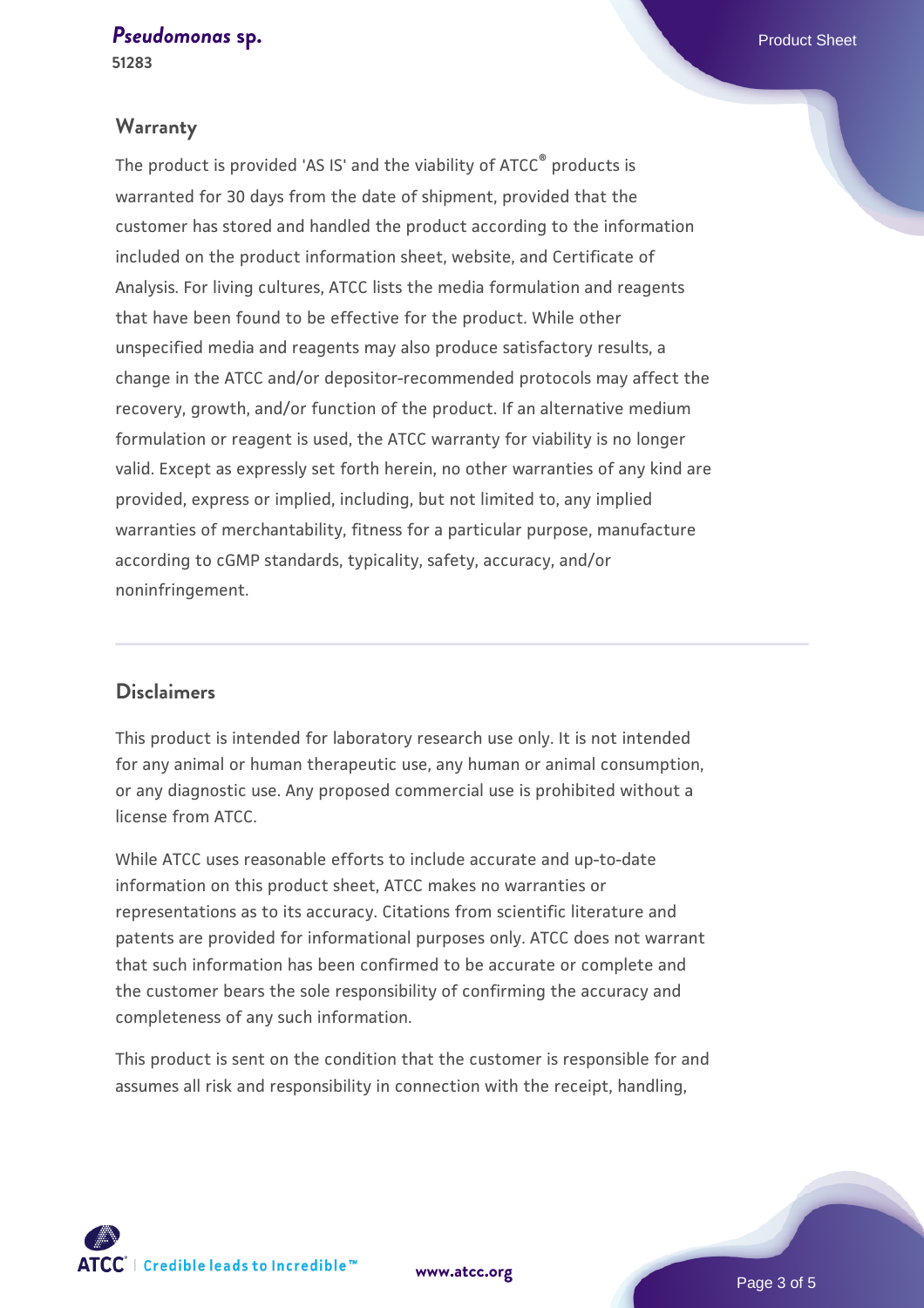storage, disposal, and use of the ATCC product including without limitation taking all appropriate safety and handling precautions to minimize health or environmental risk. As a condition of receiving the material, the customer agrees that any activity undertaken with the ATCC product and any progeny or modifications will be conducted in compliance with all applicable laws, regulations, and guidelines. This product is provided 'AS IS' with no representations or warranties whatsoever except as expressly set forth herein and in no event shall ATCC, its parents, subsidiaries, directors, officers, agents, employees, assigns, successors, and affiliates be liable for indirect, special, incidental, or consequential damages of any kind in connection with or arising out of the customer's use of the product. While reasonable effort is made to ensure authenticity and reliability of materials on deposit, ATCC is not liable for damages arising from the misidentification or misrepresentation of such materials.

Please see the material transfer agreement (MTA) for further details regarding the use of this product. The MTA is available at www.atcc.org.

#### **Copyright and Trademark Information**

© ATCC 2021. All rights reserved.

ATCC is a registered trademark of the American Type Culture Collection.

#### **Revision**

This information on this document was last updated on 2021-05-19

#### **Contact Information**

ATCC 10801 University Boulevard Manassas, VA 20110-2209 USA